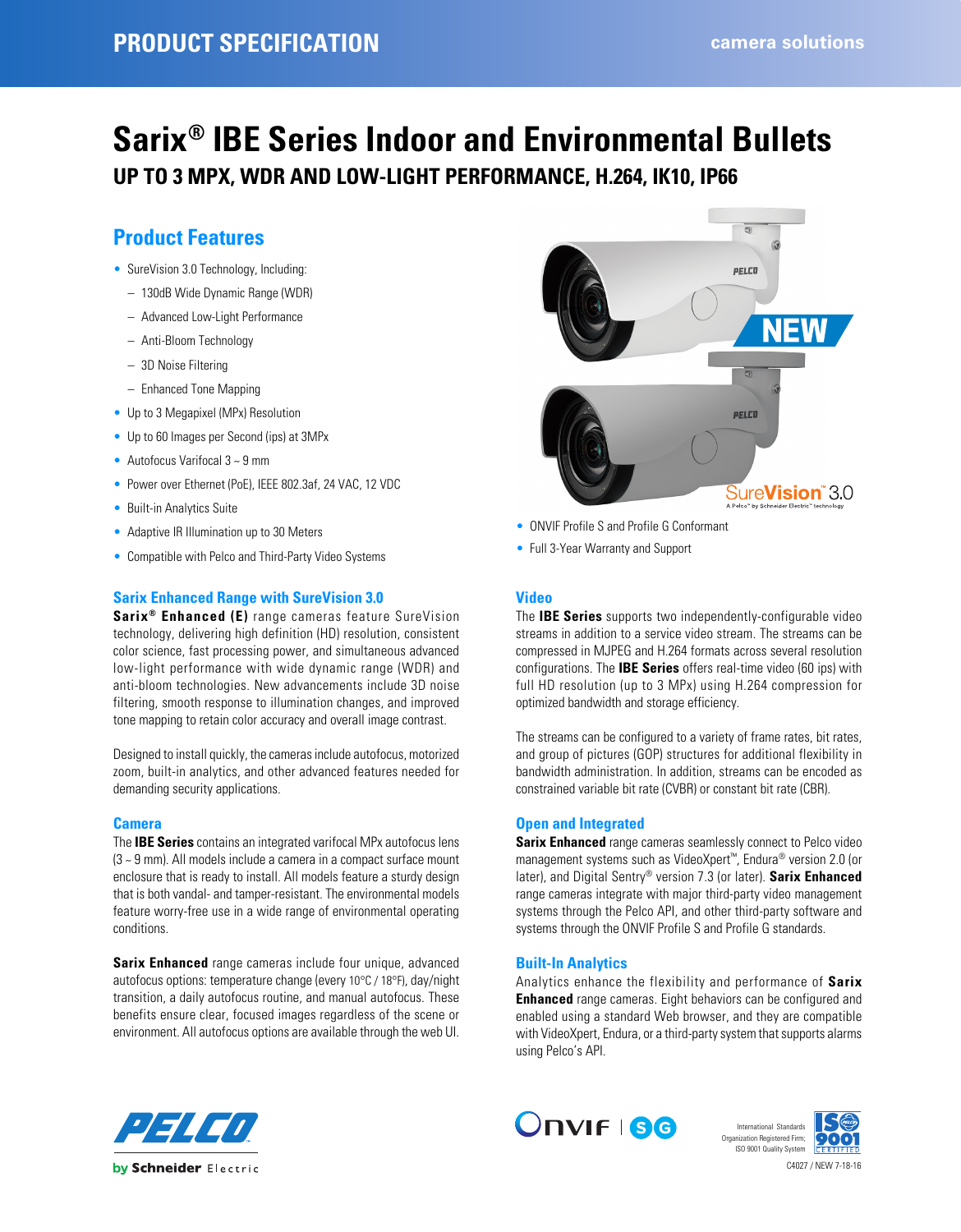## **Convenient Power**

**Sarix Enhanced** range cameras are designed with Power over Ethernet (PoE) 24 VAC and 12 VDC to reduce costs and simplify planning, wiring, and installation. PoE functionality works with PoEenabled network switches or power injectors, eliminating the need for separate power supplies and cabling, and increasing camera fail safety through an uninterruptable power supply (UPS).

# **ANALYTICS**

**Sarix Enhanced** range cameras includes eight user-configurable behaviors. The camera is capable of running up to two behaviors at the same time.

For each behavior, you can create several custom profiles that contain different camera settings. With these profiles, you can set up different scenarios for the behavior, which will automatically detect and trigger alarms when specific activity is detected.

Analytics are configured and enabled using a standard Web browser, and behavior alarms are compatible with VideoXpert or a third-party system that supports Pelco's API system.

Analytics behaviors can be scheduled to work during a certain time or condition. For example, during the day, a camera can be configured with Object Counting to count the number of people that enter a lobby door. At night, the operator can change the profile to Camera Sabotage to trigger an alarm if a camera is moved or obstructed. Available Pelco behaviors include:

- **Abandoned Object:** Detects objects placed within a defined zone and triggers an alarm if the object remains in the zone unattended. An airport terminal is a typical installation for this behavior. This behavior can also detect objects left behind at an ATM, signaling possible card skimming.
- **Intrusion Detection:** Detects and tracks objects that enter a scene and then triggers an alarm when the objects enter a user-defined zone. This behavior is primarily used in outdoor environments with light traffic to reduce the number of false alarms caused by environmental changes.
- **Camera Sabotage:** Detects contrast changes in the field of view. An alarm is triggered if the lens is obstructed by spray paint, a cloth, or a lens cap. Any unauthorized repositioning of the camera also triggers an alarm.
- **Wrong Direction:** Generates an alarm in a high traffic area when a person or object moves in a specified direction. Typical installations for this behavior include an airport gate or tunnel where cameras can detect objects moving in the opposite direction of the normal flow of traffic or an individual entering through an exit door.
- **Loitering Detection:** Identifies when people or vehicles remain in a defined zone too long. This behavior is effective in real-time notification of suspicious behavior around ATMs, stairwells, and school grounds.
- **Object Counting:** Counts the number of objects that cross a defined line. This behavior can be used to count the number of people at a store entrance/exit or inside a store where the traffic is light. This behavior is based on tracking and does not count people in a crowded setting.
- **Object Removal:** Triggers an alarm if an object is removed from a user-defined zone. This behavior is ideal for customers who want to detect the removal of high value objects, such as a painting from a wall or a statue from a pedestal.
- **Stopped Vehicle:** Detects vehicles stopped near a sensitive area longer than the user-defined time allows. This behavior is ideal for airport curbside drop-offs, parking enforcement, suspicious parking, traffic lane breakdowns, and vehicles waiting at gates.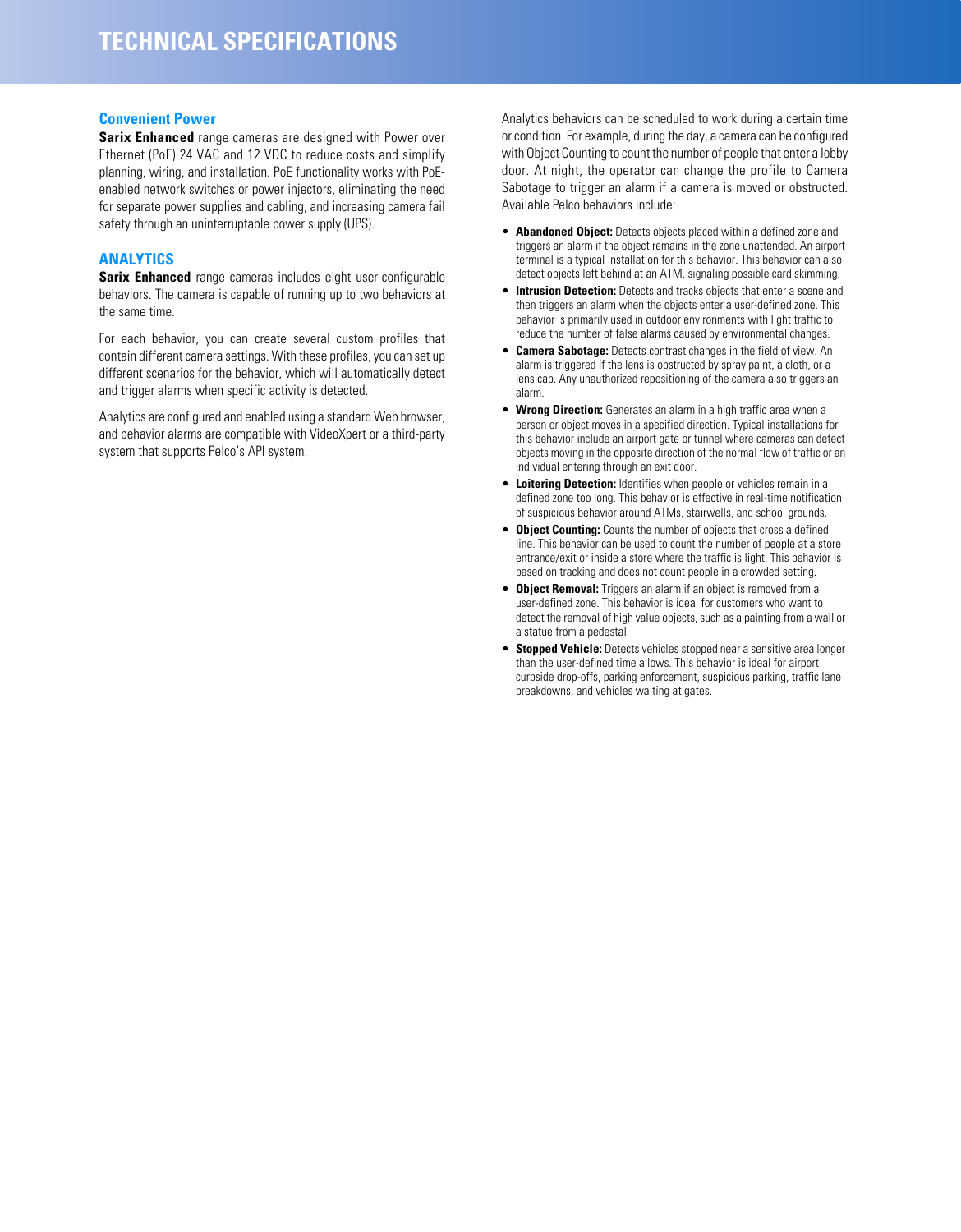# **COMPONENT FEATURES**

VALUES IN PARENTHESES ARE INCHES; ALL OTHERS ARE CENTIMETERS.



# **CAMERA**

Imaging Device 1/2.8-inch Imager Type CMOS<br>
Imager Readout Progres Highest Resolution<br>3 MPx  $\frac{3}{3}$  MPx 2048 x 1536<br>2 MPx 1920 x 1080 2 MPx 1920 x 1080<br>1 MPx 1280 x 960 Signal-to-Noise Ratio Wide Dynamic Range >130 dB White Balance Range 2,000° to 10,000°K Sensitivity  $3 \sim 9$  mm<br>
Color (33 ms) 0.050 lux<br>
Color (500 ms) 0.005 lux Color (500 ms) 0.005 lux<br>
Mono (33 ms) 0.010 lux Mono (33 ms) 0.010 lux<br>Mono (500 ms) 0.001 lux Mono (500 ms) 0.001 lux<br>Mono (IR on) 0.000 lux Mono (IR on) Day/Night Capabilities Yes Mechanical IR Cut Filter Yes, (ON/OFF/AUTO selectable), with

Progressive scan 1280 x 960<br>>60 dB Electronic Shutter Range 1/20,000 sec (or faster) to 2 sec f/1.3; 2,850°K; SNR >20 dB<br>0.050 lux

different set points on lux

# **LENS**

Lens Type Built-in; varifocal Focal Length  $f/1.3, 3 \sim 9$  mm Focus **Autofocus, motorized**<br>Zoom Remote Auto Iris Type DC drive P-iris lens Field of View in Degrees

Remote

| Lens          | Focal  | <b>Angle of View</b> |                 |  |
|---------------|--------|----------------------|-----------------|--|
|               | Length | <b>Horizontal</b>    | <b>Vertical</b> |  |
| $3 \sim 9$ mm | Wide   | $1137^{\circ}$       | $611^\circ$     |  |
|               | Tele   | $380^\circ$          | 21 4°           |  |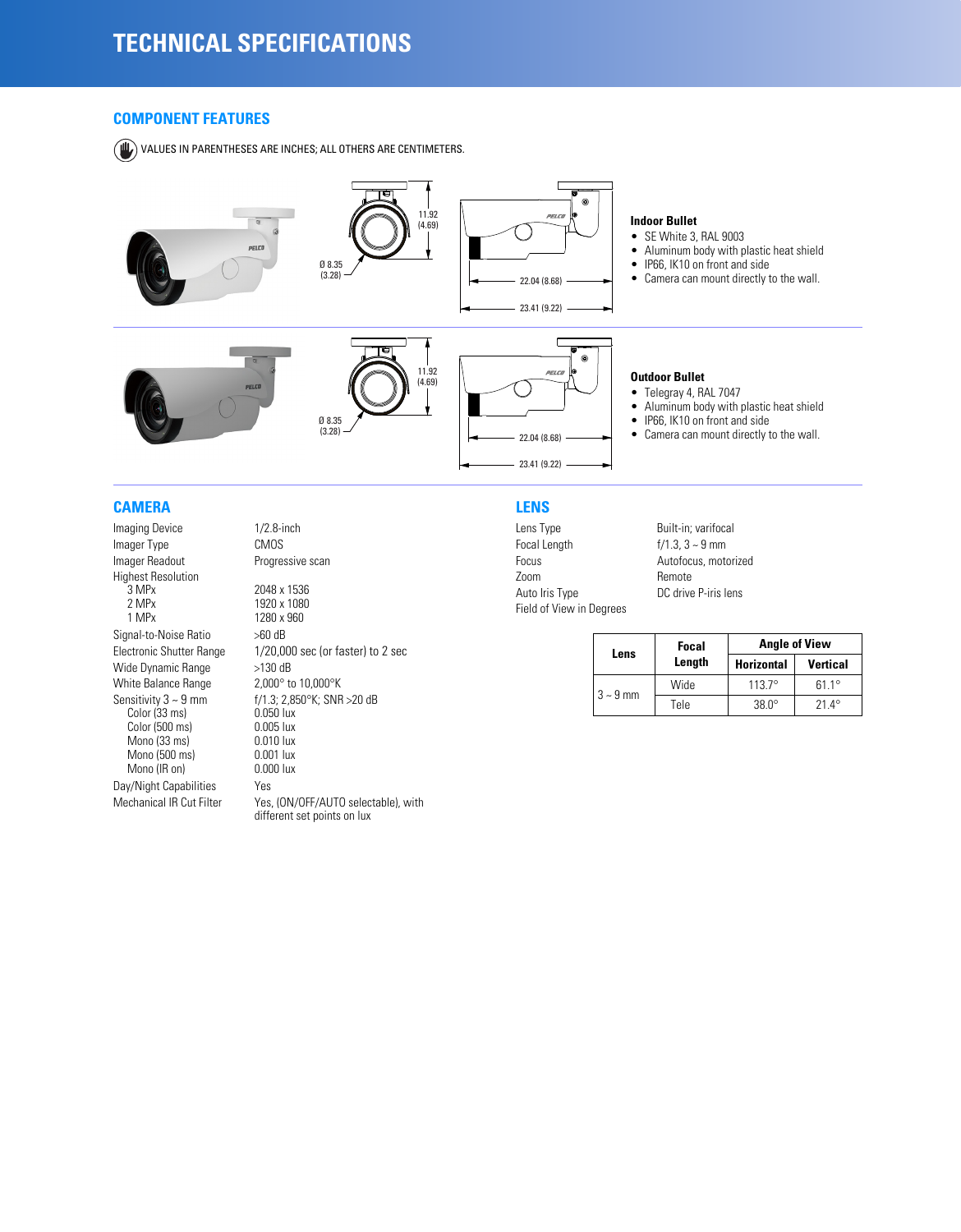# **TECHNICAL SPECIFICATIONS**

# **AUDIO**

# **MECHANICAL**

Pan/Tilt Adjustment Manual<br>Pan 360° Pan  $360^\circ$ <br>Tilt  $+5$  -Rotation

# **PHYSICAL**

Weight Unit Environmental Bullet

**ENVIRONMENTAL**

Operating Temperature<br>Indoor/Vandal-Resistant Indoor/Vandal-Resistant –10° to 55°C (14° to 131°F)† Start-Up Temperature Indoor/Vandal-Resistant –10°C (14°F) Environmental With Heater –40°C (–40°F)

Storage Temperature Operating Humidity<br>Indoor/Vandal-Resistant Indoor/Vandal-Resistant 10 to 90%, RH noncondensing<br>Environmental 0 to 90%, RH condensing

Streaming Bidirectional: full or half duplex Input/Output Line level/external microphone input; Single-ended, stereo, 1 Vp-p max. signal Compression G.711 PCM 8 bit, 8 kHz mono at 64 kbit/s

 $+5, -90^{\circ}$ <br>360°

940 gm (2.07 lb)<br>940 gm (2.07 lb)

 $-40^{\circ}$  to 55°C ( $-40^{\circ}$  to 131°F)<sup>+</sup>

Indoor and Environmental –40° to 60°C (–40° to 140°F)

0 to 90%, RH condensing Storage Humidity 20 to 80%, RH noncondensing Impact Resistance IK10, all surfaces, per IEC 62262 **ELECTRICAL**

Power Consumption<sup>†</sup> 8.5 W nominal<br>Current Consumption 350 mA maximum **Current Consumption** Local Storage SD, SDHC, SDXC

# **NETWORK**

Users<br>Unicast

Network Port RJ-45 connector for 100Base-TX Auto MDI/MDI-X Cable Type Cat5 or better for 100Base-TX Input Power PoE (IEEE 802.3af, Class 3), 12 VDC, 24 VAC Alarm Detects open or closed alarm state<br>Input 5 VDC maximum, 0.5 mA maximum 5 VDC maximum, 0.5 mA maximum Relay Output  $\pm$ 350V VDC maximum,  $\pm$ 130 mA maximum

Supported Protocols TCP/IP, UDP/IP (Unicast, Multicast IGMP), UPnP, DNS, DHCP, RTP, RTSP, NTP, IPv4, IPv6, SNMP v2c/v3, QoS, HTTP, HTTPS, SSH, SSL, SMTP, FTP, ARP, ICMP, and 802.1x (EAP)

Up to 20 simultaneous users depending on the resolution settings Multicast Unlimited users H.264 Security Access Password protected Software Interface Web browser view and setup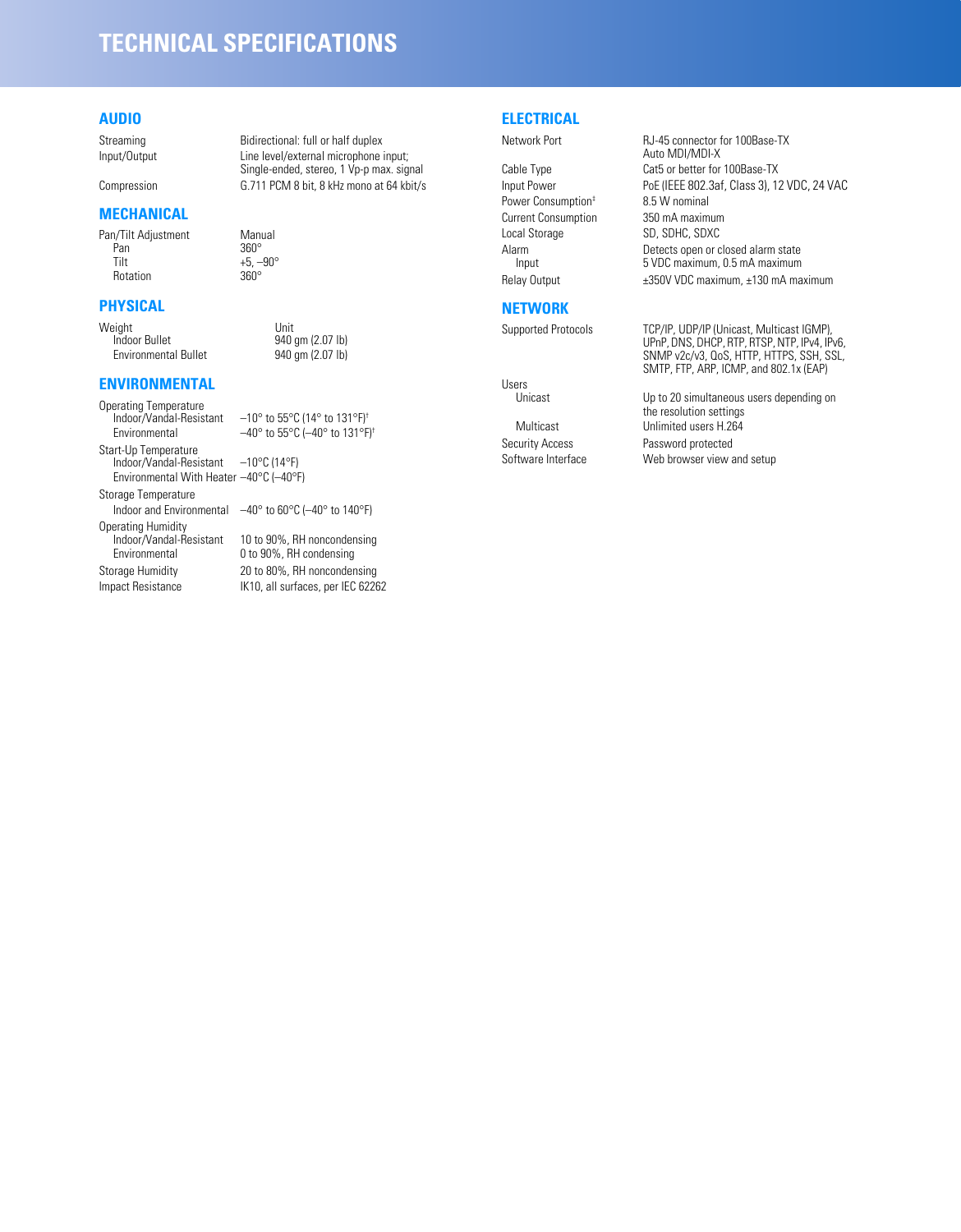# **TECHNICAL SPECIFICATIONS**

# **VIDEO**

Video Streams **Independently configurable primary and** secondary streams plus service stream Available Resolutions Two configurable streams as follows:

|                                                                                                                                                                                                                                | <b>Camera Model</b> |       |                       | <b>MP</b> <sub>x</sub> | Width | Height | Aspect<br>Ratio |
|--------------------------------------------------------------------------------------------------------------------------------------------------------------------------------------------------------------------------------|---------------------|-------|-----------------------|------------------------|-------|--------|-----------------|
|                                                                                                                                                                                                                                | 3 MPx               |       |                       | 3.0                    | 2048  | 1536   | 4:3             |
|                                                                                                                                                                                                                                |                     |       |                       | 1.8                    | 1600  | 1200   | 4:3             |
|                                                                                                                                                                                                                                |                     | 1 MPx |                       | 1.2                    | 1280  | 960    | 4:3             |
|                                                                                                                                                                                                                                |                     |       | 0.5                   | 0.5                    | 800   | 600    | 4:3             |
|                                                                                                                                                                                                                                |                     |       | <b>MPx</b>            | 0.3                    | 704   | 480    | 4:3             |
|                                                                                                                                                                                                                                |                     |       |                       | 0.3<br>(480p)          | 640   | 480    | 4:3             |
|                                                                                                                                                                                                                                |                     |       |                       | 0.07                   | 320   | 240    | 4:3             |
|                                                                                                                                                                                                                                | 3 MPx and 2 MPx     |       | 2.0<br>(1080p)        | 1920                   | 1080  | 16:9   |                 |
|                                                                                                                                                                                                                                |                     | 1 MPx |                       | 0.9<br>(720p)          | 1280  | 720    | 16:9            |
|                                                                                                                                                                                                                                |                     |       |                       | 0.6                    | 1024  | 576    | 16:9            |
|                                                                                                                                                                                                                                |                     |       |                       | 0.5                    | 960   | 544    | 16:9            |
|                                                                                                                                                                                                                                |                     |       | 0.5                   | 0.3                    | 800   | 448    | 16:9            |
|                                                                                                                                                                                                                                |                     |       | <b>MP<sub>x</sub></b> | 0.2                    | 640   | 360    | 16:9            |
|                                                                                                                                                                                                                                |                     |       |                       | 0.06                   | 320   | 192    | 16:9            |
| Frame Rate<br>Up to 60, 50, 30, 25, 20, 16, 15, 12, 10, 8, 7, 6,<br>$5, 4, 3, 2, 1$ (depending on the coding,<br>resolution, and stream and WDR<br>configuration)<br>Video Encoding<br>H.264 High, Main, or Base profiles; and |                     |       |                       |                        |       |        |                 |
|                                                                                                                                                                                                                                |                     |       |                       |                        |       |        |                 |

| Video Encoding          | H.264 High, Main, or Base profiles: and<br>MJPEG                            |
|-------------------------|-----------------------------------------------------------------------------|
| <b>Bit Rate Control</b> | Constrained variable bit rate (CVBR).<br>constant bit rate (CBR)            |
| Service Stream          | JPEG stream: the JPEGs will be the same<br>resolution as the primary stream |

# **MINIMUM SYSTEM REQUIREMENTS**

| Processor                 | Intel <sup>®</sup> Core <sup>™</sup> i3 processor, 2.4 GHz                                                                                                                              |
|---------------------------|-----------------------------------------------------------------------------------------------------------------------------------------------------------------------------------------|
| <b>Operating System</b>   | Microsoft <sup>®</sup> Windows <sup>®</sup> 7 (32- and 64-bit), or<br>DirectX <sup>®</sup> 11. Windows XP Service Pack 3 with<br>DirectX 9.0c; or Mac <sup>®</sup> OS X 10.4 (or later) |
| Memory                    | 4 GB RAM                                                                                                                                                                                |
| Network Interface         | 100 megabits (or greater)                                                                                                                                                               |
| Monitor                   | Minimum of 1024 x 768 resolution.<br>16- or 32-bit pixel color resolution                                                                                                               |
| Web Browser*              | Internet Explorer® 8.0 (or later) or Mozilla®<br>Firefox <sup>®</sup> 3.5 (or later); Internet Explorer 8.0 (or<br>later) is recommended for configuring<br>analytics                   |
| Media Player <sup>+</sup> | Pelco Media Player for Windows 7, XP, or<br>Vista: or QuickTime 7.6.4 for Mac OS X 10.4<br>(or later)                                                                                   |
|                           |                                                                                                                                                                                         |

# **ANALYTICS**

Required Systems for Analytics

Open API The Pelco API can transmit behavior alarm data to third-party applications, available at *pdn.pelco.com*

# **INTEGRATION**

| Pelco System Integration | VideoXpert                                 |
|--------------------------|--------------------------------------------|
|                          | Endura 2.0 (or later)                      |
|                          | Digital Sentry 7.3 (or later)              |
|                          | DX4700/DX4800                              |
| Open API                 | Pelco API or ONVIF Profile S and Profile G |
| Mobile Application       | Integrated with Pelco Mobile Application   |

# **SOFTWARE FEATURES**

#### • Multilingual menus in user interface: Arabic, English, French, Italian, German, Korean, Spanish, Portuguese, Russian, Simplified Chinese, Turkish

- 16 window blanks, configurable in size
- Password protection
- Snapshot with JPEG capture at 2016 x 1523 resolution
- Text overlays for camera name, time, date
- Image overlays

# **CERTIFICATIONS/RATINGS\***

- CE (Class A)
- FCC (Class A)
- ICES-003 (Class A)
- UL/cUL Listed
- UL/IEC 60950-22
- KC
- RCM
- Meets Type 4X, IP66 rating (Environmental), and IK10 (vandal resistant)
- ONVIF Profile S and Profile G Conformant

\*At the time of this publication, certifications are pending. Consult the factory or www.pelco.com for the current status of certifications.

# **RECOMMENDED MOUNTS**

| IBE-PLMT-E | Environmental pole mount |
|------------|--------------------------|
| IBE-WLMT-E | Environmental wall mount |
| IBE-WLMT-I | Indoor wall mount        |

### **IBE-PLMT-E ENVIRONMENTAL POLE MOUNT**